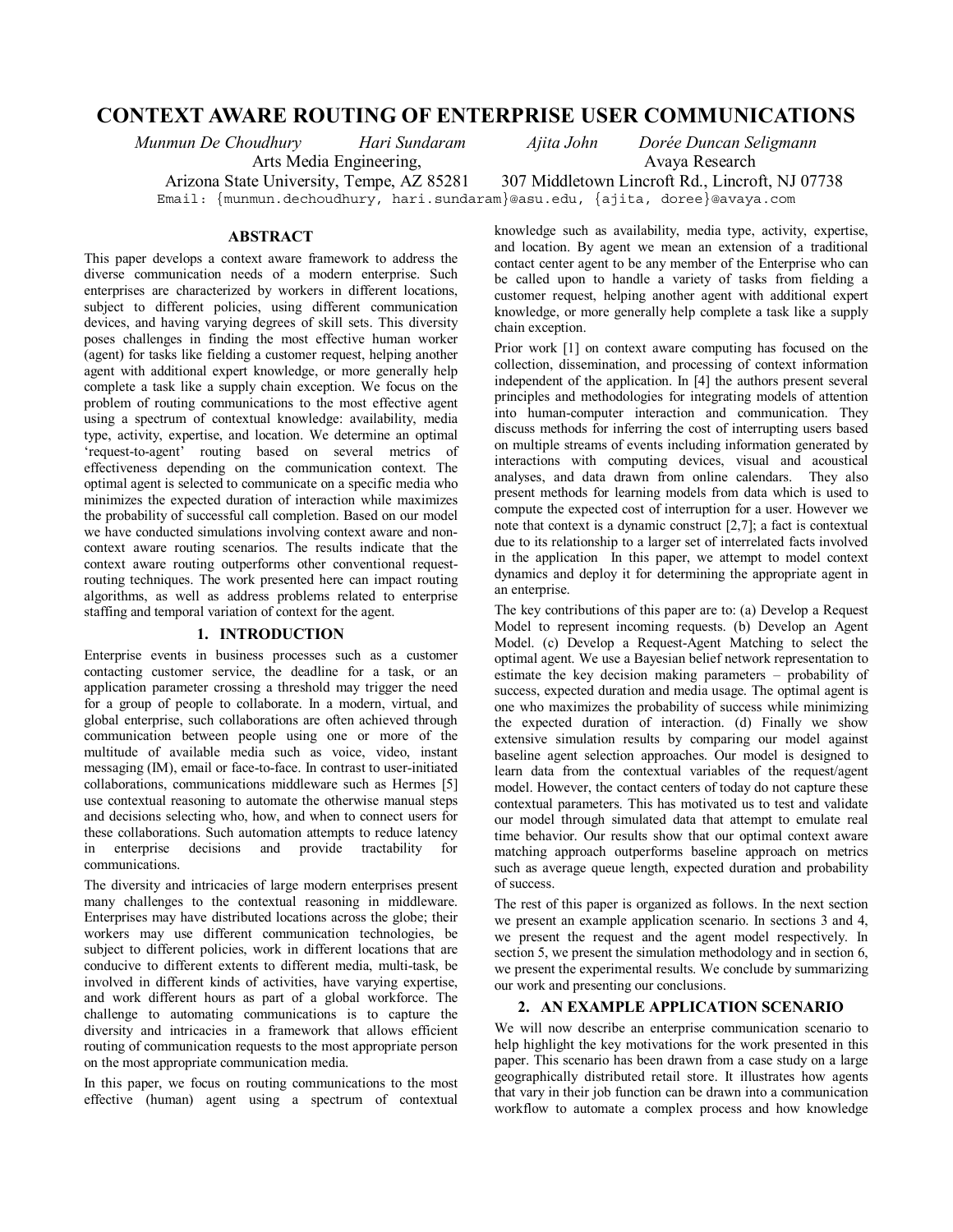about contextual factors can facilitate a fast turnaround time for enterprise processes.

The scenario revolves around a customer contacting the customer service department of a retail store. Scenarios that evolve similarly have been observed in other domains such as healthcare. A customer contacts the customer service of a retail store with a question about an appliance. The request is handled by an automated communication application which can be modeled as a workflow that sequences a list of communication steps:

- (i) The customer is prompted to provide information about the domain of interest (i.e. appliances). The customer is then connected to a regular service agent who works at a fixed location and has access to various media. This agent determines through a conversation with the customer that she needs expert advice on the specific item that the customer is considering for purchase. The agent inputs this information to the workflow handling the request.
- (ii) The workflow advances the request to generate a "skills" request to be fielded by an expert on that item. There is a pool of experts who are qualified to handle this request. However, they do not work regular hours and they don't necessarily work at fixed locations. The workflow determines that the best agent to handle the request is an at-home expert who is available and routes the request to that expert.
- (iii)After the customer speaks to the expert, she is asked by the system about her decision to purchase the item. She responds that she wants to buy item  $\overline{X}$  at a local store. The workflow generates a "check-item-in-stock" request to an on-the-floor agent at the store local to the customer. The request is routed to a mobile agent in the stock room who confirms to the customer that the specific item is available.
- (iv)The workflow now generates a "place-an-order" request to a sales agent who helps the customer to place the order.
- (v) The workflow advances to generate a "get-ready-for-pickup" request to an agent who gets the item ready for pickup by the customer.

There are several key points to note about the above scenario. Agents have different job functions. Some agents perform tasks that are highly communicative in nature (E.g. the sales agent and the regular agent) while others perform tasks with little communication (E.g. the pickup agent in step  $(v)$ ). At each step, while there is a pool of agents available for selection, not all agents may be available or working at the time. Expertise areas and levels vary from agent to agent. Different agents have access to different types of media. For example, a regular agent in step (i) may have access to voice, video and IM. However, a mobile agent in step (iii) may have access to only a voice medium on a headset. Each agent has a unique capacity limit on each media type (e.g. a maximum of three IM chats, say). Additionally, the location of the mobile agent in step (iii) may determine the conduciveness of the environment to a request on a particular medium. For example, a noisy cafeteria is not conducive to a voice call, but may be fine for an IM chat. An agent's activity is also an important factor to consider when selecting an agent for a request. For example, if the agent is walking, the agent may prefer a voice session over an IM session. However, if the agent is talking to a customer, a text message could be a better option.

The values for parameters such as expertise, location and/or the nature of the current surrounding environment, activity, media/communication access and their current device status and

hours of operation for an agent determine his/her effectiveness in handling a request. Some parameters like the hours of operation may act as a simple filter for agent selection. Others are more complex because the effectiveness of an agent for a particular request may depend on one or more of these parameters. For example, some agents may be more effective on voice whereas others may be more effective on IM. While there are several parameters that are relevant to enterprise processes, we consider only those parameters that are relevant to communication routing based on the scenario offered by the case study. Additionally, not all parameters may be relevant for all types of agents. For example, the location parameter may not be relevant for an agent with a fixed location. Also, it may not be possible to monitor all parameters for all agents. In such cases, distributions may have to be assumed for each agent type.

# **3. THE REQUEST MODEL**

A request refers to a communication that has to be routed to an agent. In the request model, we consider semantic category (domain) and priority as the key contextual variables (Table 1).

| Table 1: Attributes of the request model |  |
|------------------------------------------|--|
|------------------------------------------|--|

| <b>Type</b>       | Variable | <b>Explanation</b>                                       |
|-------------------|----------|----------------------------------------------------------|
| Semantic Category | $C_r$    | $C_r$ is the semantic category<br>of request $i$ .       |
| Priority          | $P_i$    | $P_i$ is the priority of the $i^{\text{th}}$<br>request. |

Incoming requests are classified into requests in several different semantic categories. When there are many requests arriving concurrently, the priority of a request is decided on the basis of the semantic category it belongs to and by customer importance.

### **4. THE AGENT MODEL**

In our work, an agent refers to an extension of a traditional contact center agent. She can be any member of the Enterprise who can be called upon to handle a variety of tasks from fielding a customer request, helping another agent with additional expert knowledge, or more generally help complete a task like a supply chain exception. In this section we have identified the key agent attributes which characterize the agents. These attributes are not exhaustive, but are consistent with the domains of our interest. Table 2 describes the agent model variables.

The selection of an agent is dependent upon his availability for work (office hours, outlook calendars). An agent can be involved in several different activities (like walking on the road or talking) at different locations (like home or office), at any point in time. There can be several media types available for communication to an agent (like voice or instant messaging) that determine the current context. Knowledge of the media usage is important since for a maximum capacity  $c_j^k$  on the media type  $M_k$ , we can determine how close the agent is to his full capacity. This can help us determine how effectively he can handle a new communication task. Additionally, the agent should have the requisite expertise in the particular semantic category of the request.

### **5. AGENT SELECTION FRAMEWORK**

In this section, we identify certain optimization parameters (Table 3) and their dependence on the contextual variables in the request/agent models. We also define an optimized matching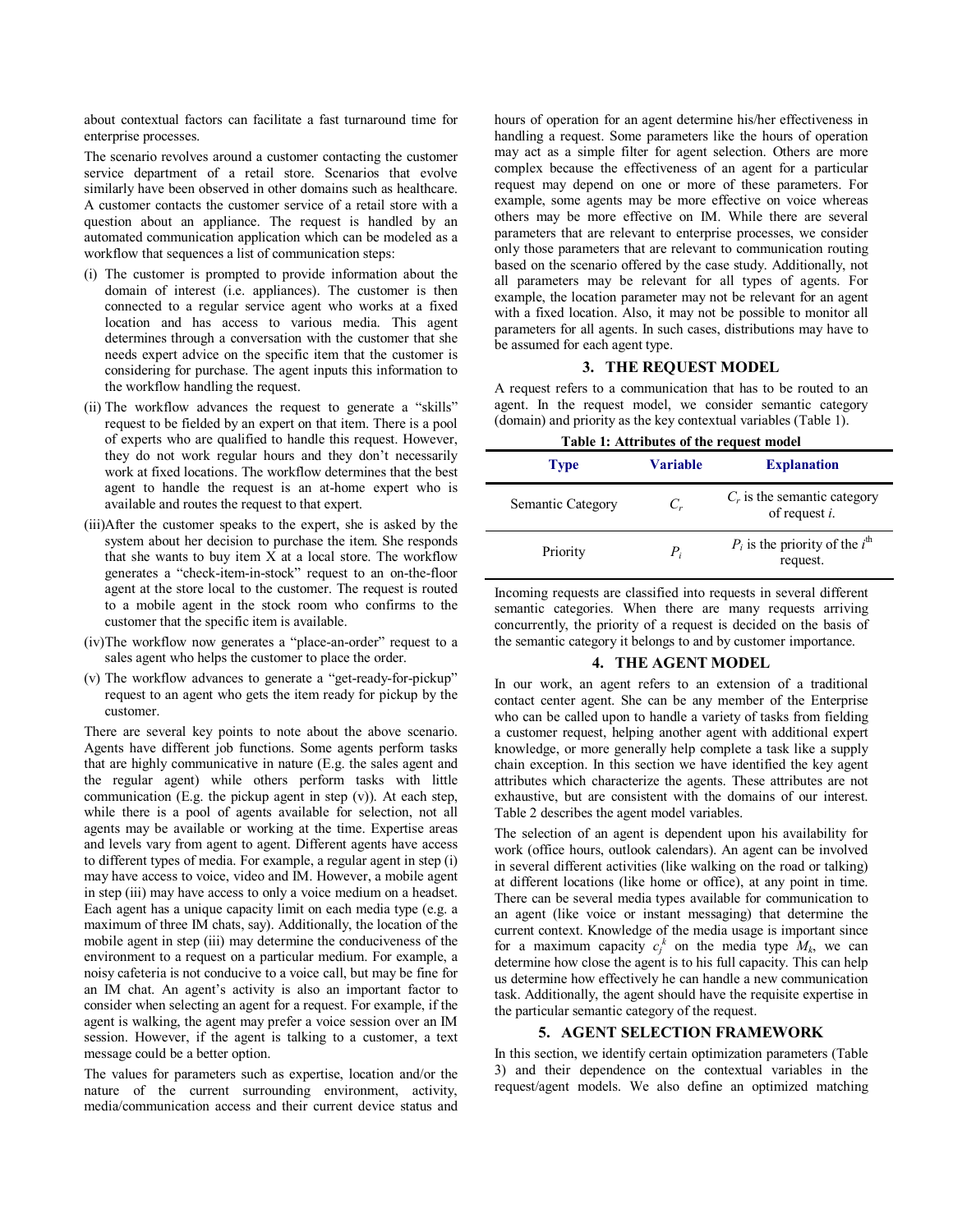metric for the successful routing of a request to determine the agent.

### **5.1 Optimization Parameters**

The goal of every service-oriented enterprise is to render the best possible service to its customers through an optimal handling of a request. Factors related to quality service are: (1) Was the call handled adequately by the agent? (2) Did the agent complete the call to the customer's satisfaction in reasonable amount of time? (3) How can we capture the aspects of call success that are related to the conduciveness of the medium and which are associated with the media dynamics over different points of time and environment? Absence of a way to address these issues often would give rise to dropped calls, customer not being satisfied, customer rarely calling back again due to long queue wait times, unacceptably long service times etc.

We have described a set of optimization parameters catering to these issues (Table 3) through two example cases. These parameters are based on the request and the agent context and we refer to them as a mechanism for an optimal 'request-agent' matching.

| Table 2: Agent model attributes |
|---------------------------------|
|---------------------------------|

| <b>Type</b>                          | <b>Variable</b>             | <b>Explanation</b>                                                                                                                                                                               |
|--------------------------------------|-----------------------------|--------------------------------------------------------------------------------------------------------------------------------------------------------------------------------------------------|
| Availability (Hours of<br>Operation) | Boolean                     | We use availability as a<br>predicate                                                                                                                                                            |
| Location                             | $L_i$                       | $L_i$ is the location of agent<br>$\mathcal{I}$ .                                                                                                                                                |
| Activity                             | $A_i$                       | $A_i$ is the activity of agent<br>$\mathbf{1}$                                                                                                                                                   |
| Media Type                           | $M_k$                       | $M_k$ is the $k^{\text{th}}$ media type                                                                                                                                                          |
| Media Usage and<br>Capacity          | $U^k_{\;\,j},\,c^k_{\;\,j}$ | Media Usage $U_{ik}$ refers<br>to the number of media<br>channels of type $M_k$ that<br>an agent $j$ is using at this<br>moment. $c^k_i$ is the<br>maximum number of<br>requests she can attend. |
| Expertise                            | $E_i^r$                     | $E_i^r$ is the expertise of<br>agent $j$ on the request<br>semantic category $C_r$ .                                                                                                             |

Consider an agent with high expertise (with respect to the request) and who is currently handling two instant messaging requests. She is more likely to succeed and complete the request in less time than an agent with moderate expertise (with respect to the same request), handling more requests and using one voice channel and two instant messaging communications. The first agent is an expert with a lower cognitive load and is hence more likely to succeed. The probability of success and estimate of duration depends upon the current media capacity, the current Media Usage  $U_j^k$  and the expertise  $E_j^r$  of the agent.

| <b>Table 3: Request-Agent Matching attributes</b> |             |                 |                    |
|---------------------------------------------------|-------------|-----------------|--------------------|
|                                                   | <b>Type</b> | <b>Variable</b> | <b>Explanation</b> |

| Probability of Media<br>Usability      | $u^k$ | $u_{i}^{k}$ is the media usability of<br>agent <i>j</i> on media type $M_k$ . |
|----------------------------------------|-------|-------------------------------------------------------------------------------|
| Probability of Success                 | $S_i$ | $s_i$ is the probability of<br>success of agent $j$ .                         |
| Estimate of Duration of<br>Interaction | $d_i$ | $d_i$ is the estimate of duration<br>of agent $i$ .                           |

In a second example consider an agent on the floor of a retail store with voice and instant messaging capabilities. The location and activity of the agent suggests that she is in a noisy environment. Therefore, IM is a better way to route a request to her than voice because the media usability (voice) is not well matched to the environment. Hence it is important to know the media usability before routing a communication. The media usability depends upon the location, activity of the agent and the media type.

#### **5.2 Bayesian estimation**

In this section, we construct three Bayesian networks for determining probability of success *sj*, estimating duration of interaction  $d_j$  and probability of the media usability  $u_j^k$  for a given media type  $M_k$ . The probability of success  $s_i$  is as follows:

$$
P(s_j \mid E_j^r, M_{k_i} U_j^k) = \frac{P(s_j, E_j^r, M_{k_i} U_j^k)}{P(E_j^r, M_{k_i} U_j^k)}
$$
  $\langle 1 \rangle$ 

The duration of interaction  $d_i$  depends upon three factors: the domain expertise, media usage and the media type. It is conditionally independent of  $P(s_i)$  given these three variables. The estimate of duration *dj*:

$$
P(d_j | E_j', M_k, U_j^k) = \frac{P(d_j, E_j', M_k, U_j^k)}{P(E_j', M_k, U_j^k)},
$$
  
 
$$
E(d_j) = d_j^* P(d_j)
$$
 (2)

We estimate the media usability  $u_i^k$  of a particular media type  $M_k$ with an agent *j* as follows:

$$
P(u_j^k | L_j, A_{j,1} M_k) = \frac{P(u_j^k, L_j, A_{j,1} M_k)}{P(L_j, A_{j,1} M_k)}
$$
  $\langle 3 \rangle$ 

These three estimates play a critical role in determining the optimal agent.

#### **5.3 The Metric**

In this section, we define a metric for selection of the optimal agent. The optimal agent will be the one who has maximum success and minimum expected duration of interaction. This is computed as follows:

$$
z_j \longleftarrow \left\{ \max_{M_k} \left( \frac{P(s_j \mid E'_j, M_k, U'_j)}{E(d_j \mid E'_j, M_k, U'_j)} \right) \right\}
$$

This estimate needs to be filtered by the suitability of the media type for the interaction. Hence the optimality criterion is modified as follows:

$$
z_j \longleftarrow \left\{ \max_{M_k} \left[ \left( \frac{P(s_j \mid E'_j, M_k, U'_j)}{E(d_j \mid E'_j, M_k, U'_j)} \right) * P(u_j^k \mid L_j, A_j, M_k) \right] \right\} \leq 5 >
$$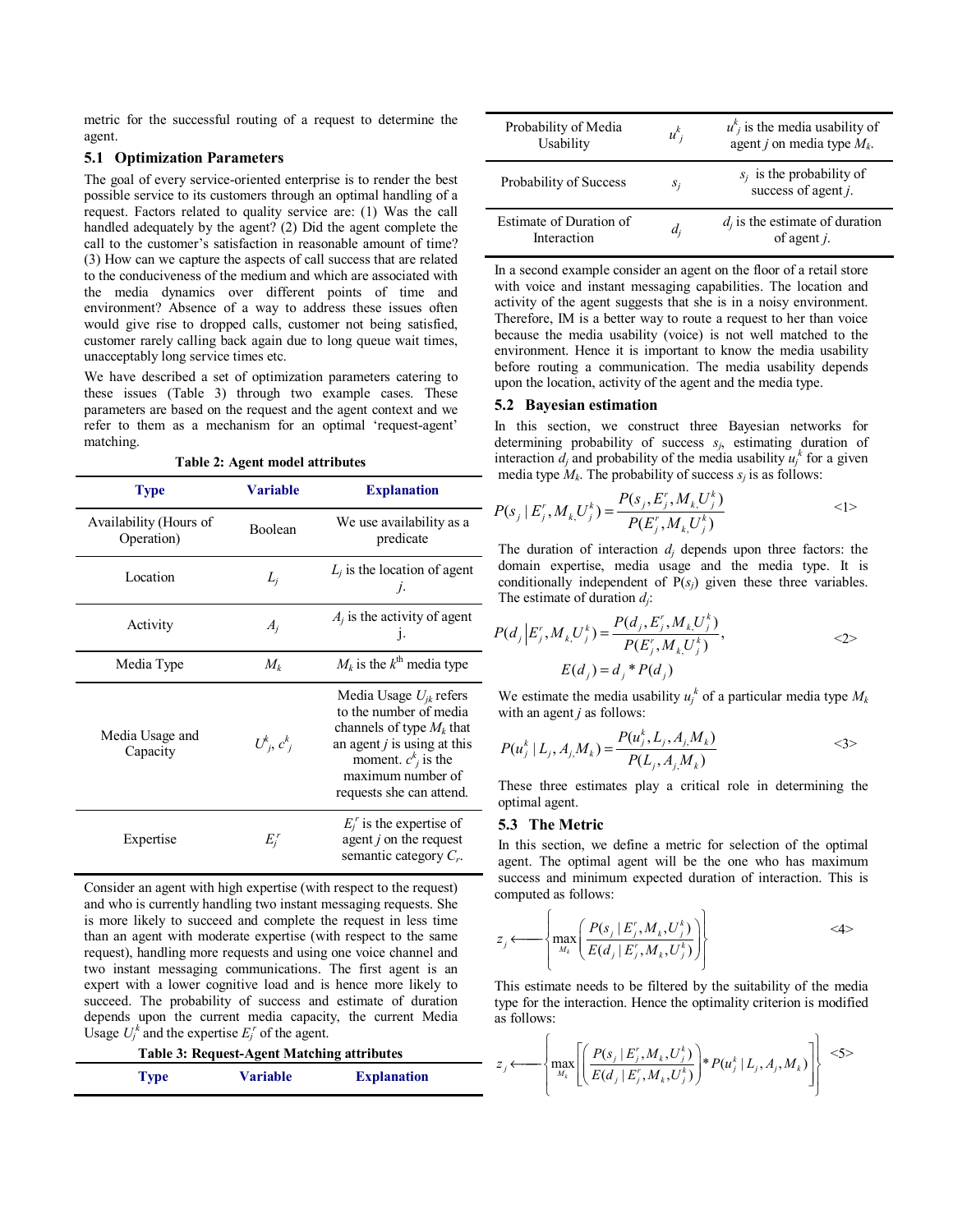In the next section we describe our simulation methodology. As mentioned earlier, simulation is necessary to validate our ideas, as real-world enterprise datasets do not capture the rich contextual information that are needed for optimal agent selection.

# **6. SIMULATION METHODOLOGY**

In this section we discuss the methodology adopted for the simulation. The main goals of our simulation are:

- To identify a set of agent categories (mutually exclusive) and to examine if they are exhaustive, useful, realistic and appropriate to the problem under consideration. Members of the same category are assumed to exhibit more or less similar kind of behavior.
- To identify 'Critical Attributes' for each agent category. *A critical attribute is a contextual variable whose distribution is statistically different from the average distribution of the rest of the whole population* (e.g. by computing the relative entropy on the distributions).
- Construct empirical distributions for the contextual variables discussed in previous section.
- Validate the matching criteria.

In a real-world scenario, every agent has a very different context. Motivated by our example scenarios (ref. section 2) we define six mutually exclusive agent classes. We then determine the critical attributes corresponding to each category.

- *Mobile Agents*: Location, Media Type, Hours of Operation and Capacity are critical attributes for this category. Mobile Agents frequently change locations and they have fixed hours of operation. While working they would use several communication technologies to serve customers and would have a fixed capacity.
- *Regular Agents*: Media Type, Hours of Operation and Capacity are critical attributes for this category. They work mostly at the office (on-site) and have fixed office hours. So Location is not a critical attribute. They have access to a wide range of communication devices and have a fixed capacity.
- *Stay-at-Home Agents*: Media Type, Hours of Operation and Capacity are critical attributes for this category. They work mostly from home and have fixed office hours. Location is not a critical attribute. They can use several technology devices to handle requests and have a defined capacity.
- *High Communication Agents*: Media Type and Capacity are critical attributes for this category. We conjecture that Location and Hours of Operation are not critical for them.
- *Low Communication Agents*: Media Type, Capacity, Hours of Operation and Location are the critical attributes because they characterize their low degree of communication.
- *Reserve Agents*: Media Type and Location are critical attributes for this category because they are likely to mobile and can have several media types available. Since they are utilized when needed their hours of operation are not fixed.

| Table 7. Contextual attributes and values |                                                                                         |
|-------------------------------------------|-----------------------------------------------------------------------------------------|
| <b>Contextual</b><br><b>Attributes</b>    | <b>Values</b>                                                                           |
| Location                                  | Office, Home, Mall, Own Office, Conference<br>Room, Home Office, Retail Floor, Customer |
|                                           |                                                                                         |

**Table 4: Contextual attributes and values** 

|            | Support, Hotel                                                               |
|------------|------------------------------------------------------------------------------|
| Activity   | Interacting, Talking, At a Meeting, Sleeping,<br>Traveling, Walking, Jogging |
| Media Type | e-mail, IM, voice, video, face-to-face interaction                           |
| Capacity   | $0, 1, 2, 3$ requests                                                        |

We have represented the contextual variables with the help of several empirical distributions for the generation of simulation data. We have assumed a set of exhaustive values of the variables which an agent might assume in any real life scenario in Table 4.

# **6.1 Simulation Procedure**

We assume that we have agents distributed in the following way as per the choice of the agent categories discussed in last section and their probable staffing in a typical contact center: 20% (mobile),  $30\%$  (office),  $12\%$  (stay at home),  $25\%$  (high comm.) 3% (low comm.) and 10% (back up). We assume a Poisson arrival of the requests [3], since a Poisson distribution expresses the probability of a number of events (request arrival) occurring in a fixed period of time if these events occur with a known average rate (chosen as per typical statistical arrival measures in contact centers), and are independent of the time since the last event (arrival of request *i* is generally independent of a prior request *j*). Let us assume that at time *t*, *N* requests arrive corresponding to different domains. We now decide on the priorities of the requests from a distribution (exponential) of priorities over different request semantic categories *Cr* discussed in Section 3.

A unique agent profile is also constructed which would describe the agent's Hours of Operation distribution. The distributions are chosen in a way which reflects real life employee behavior in enterprises. For example, an agent is more likely to be working late hours earlier in the week (Monday, Tuesday) than on Friday. Few of the Regular or Stay-at-Home Agents will be working in the weekends. Again the hours of operation of the High Communication Agents will be more than the Reserve Agents. On the basis of such distributions, we determine which agents are available at that instant; and, if available, if the agent has expertise with respect to the domain of the request. We check the Media Usage of the agent as that time instant. Only those agents who are below their maximum capacity are considered. The short-listed agents are the *potential agents*.

In a real-world scenario, contact center data (comprising of the context aware parameters) would be available that could be learnt by a Bayesian network, which can estimate the duration. However, for the purposes of the simulation, we compute the expected duration as follows. The expected duration for each agent is assumed to be related to three elements: expertise on the semantic category of the request, media type and current media usage. For the purpose of the simulation, we have assumed that the parameters are conditionally independent given duration. Then, duration is varied exponentially over expertise, the set of media types and on the current media usage. The parameters for the exponential distributions are determined empirically.

The *optimal agent* who can yield maximum success in least duration over a Media Type is determined using equation<5>. The simulation is started by assuming a uniform prior on the probability of success – this estimate is revised as part of the simulation. A coin (Bernoulli variable with parameter equal to the probability of success) is tossed to decide if the agent succeeded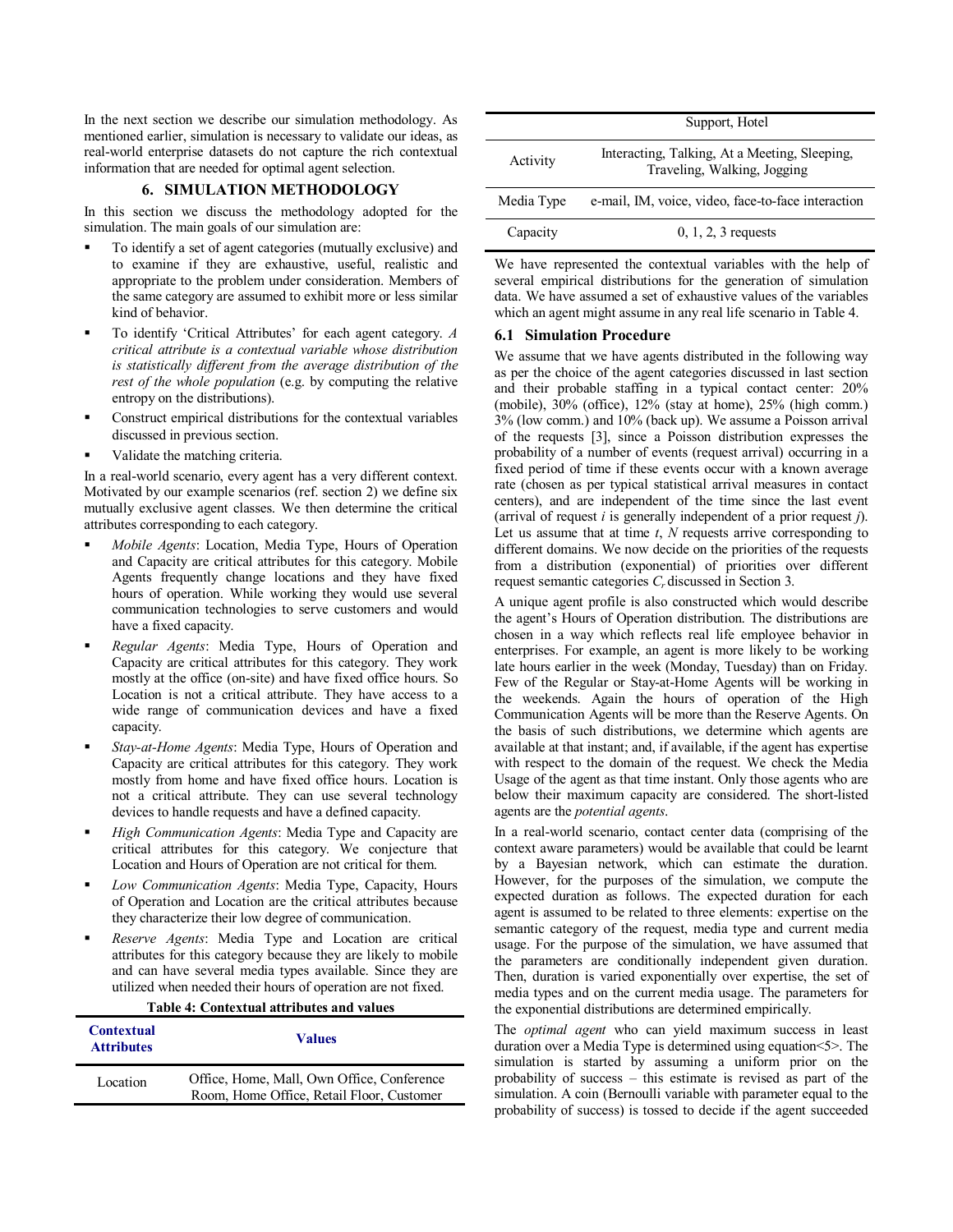in servicing the request. If he did, then the probability of success is updated for the corresponding values of media type, media usage and expertise. If all of the agents are full to their maximum capacity, the request goes to a request queue.





**Figure 1: We use four simulation scenarios for comparing our approach with baseline approaches.** 

We considered four different simulation scenarios (Figure 1) in our experiments to compare our context aware simulation to three other baseline simulation scenarios.

### **7.1 Simulation Scenarios**

Three of the simulations (1-3) are either non-context aware in terms of agent assignment and estimated duration of interaction, or they involve only one of these two parameters to be contextaware. The notion is to deploy several different (traditional) metrics of request-agent matching like, request routing based on 'lowest media usage agent' or routing based on a fixed (average) estimated duration of interaction [6]. The goal, thereafter, is to consider different parameters of comparison (the behavior of request queue length over time, average probability of success and average estimate of duration) and verify and validate that the context-aware routing model performs best among the four. Request queue length is a good metric because a good model for request routing will minimize the request service queue length. Also it will yield better average success and better duration.

In Simulation 1, for an optimal selection of agent, we do an agent assignment based on lowest media usage. The estimate of duration is assumed to be constant at 10 minutes (say). In Simulation 2, we do an agent assignment based on the context models but the estimate of duration is assumed to be constant. In Simulation 3, the agent assignment is based on lowest media usage, but we use a context aware estimate of duration as discussed in Section 5. Finally, in Simulation 4, both the parameters are chosen to be context-aware as per the model discussed in Section 5.

We considered a Poisson request arrival rate of  $\lambda$  = 25 requests/min. The behaviors of the request queue length for 60 agents over time for four different simulations are shown in Figure 2.





**Figure 2: Variations in request queue length for the four simulation scenarios. Note that the expected request queue length is shortest in the context aware case.** 

# **7.2 Validation of Results**

We find that the request queue for the context aware case starts to increase a much later stage (at  $t = 41$ ) compared to other matching schemes (rate of change of queue length over time). Figure 3 and Figure 4 show the plots of the average probability of success and average estimate of duration of interaction for all four simulations for six different sets of agents (20, 50, 75, 150, 200 and 250).

It is easily observable that for different sets of agents (differing in expertise, availability, capacity and media usage) as well as different arrival rates of requests, Simulation 4 yields maximum probability of success for a particular request routing, yields minimum estimated duration of interaction, and attempts to 'match' as many requests as possible without letting the request queue grow exponentially over time, as with the other three scenarios. This implies that our chosen metric for context-aware request-agent matching (Section 5) is a more satisfactory measure than the traditional metrics chosen in the other three scenarios which are more usually deployed in today's contact centers. The result is a minimal waiting time for customers (request queue length) and a promising degree of success (in handling of the request) within a reasonable amount of time as well.

These findings validate our context aware model of routing of requests in an enterprise scenario.

### **8. CONCLUSIONS AND CONTRIBUTIONS**

In this paper, we have developed a model for decision making for communication routing in a modern day contact center. We developed (a) agent and request models, (b) Bayesian network based frameworks for determining the optimal agent. The optimal agent is one who maximizes the ratio of the probability of success to the expected duration for a usable media type, and (c) performed simulation over empirical distributions of attribute values. Simulations indicate that the context aware model outperforms other models which validates the fact that the use of context in a modern day enterprise as a call center is an ideal means to automate communication and for effective decision making in terms of communication routing.